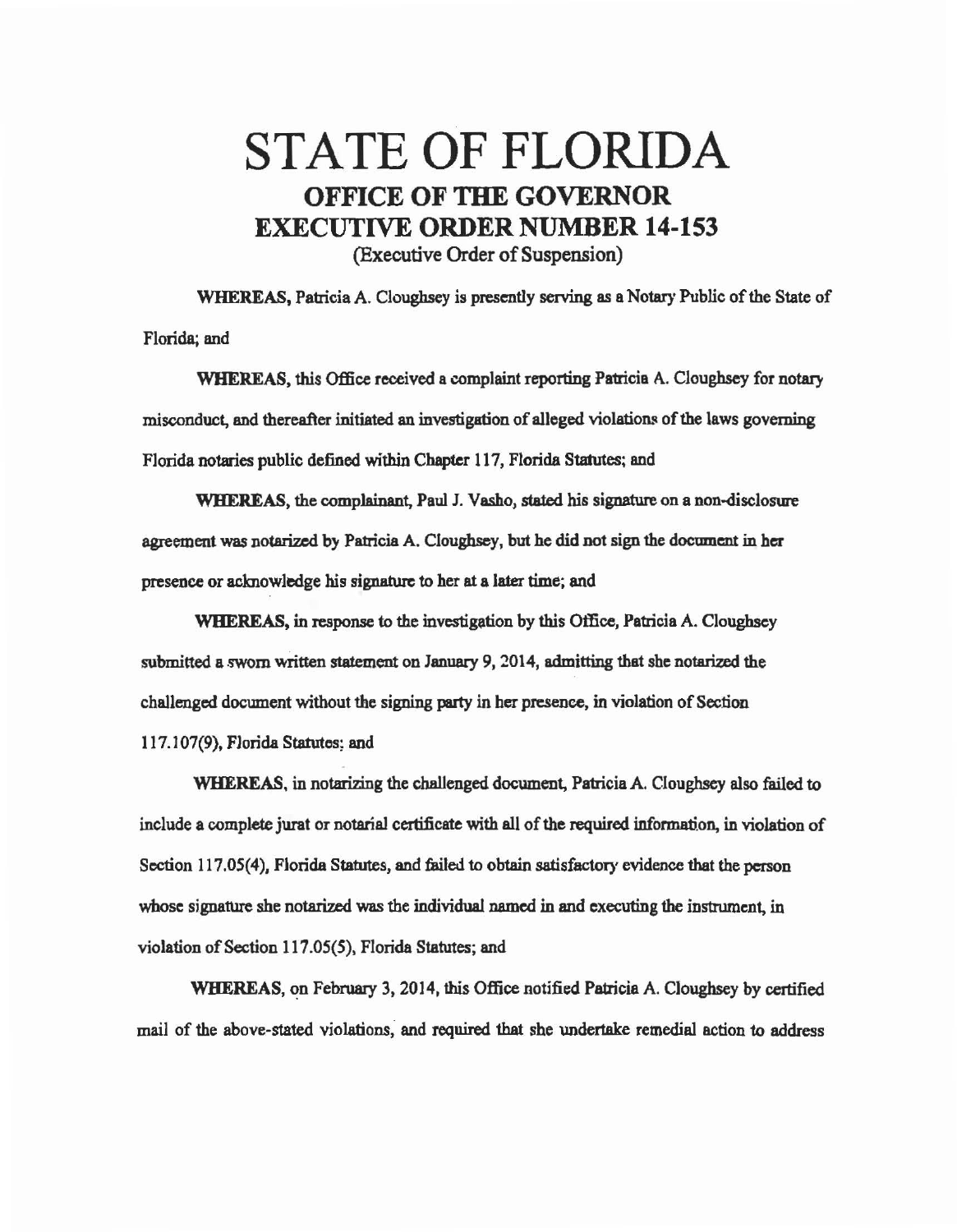her neglect of duty by completing a free-of-charge three-hour notary education course offered on the Florida Department of State website, and thereafter provide proof of completion to this Office; and

WHEREAS, to date. Patricia A. Cloughsey has refused to cooperate with, or respond to, the remedial action required by this Office as part of the investigation of notary misconduct; and

WHEREAS, it is in the best interests of the citizens of the State of Florida that Patricia A. Cloughsey, be immediately suspended from the public office, which she now holds, upon the grounds set forth in this Executive Order;

NOW, THEREFORE, I, RICK SCOTT, Governor of Florida, pursuant to Article IV, Section 7 of the Florida Constitution and Section 117.01(4), Florida Statutes, find and state as follows:

- A. Patricia A.. Cloughsey is a duly appointed Notary Public of the State of Florida, pursuant to Section 117.01, Florida Statutes.
- B. Patricia A. Cloughsey is commissioned as a Florida notary public from October 22, 2010, through October 21, 2014.
- C. Patricia A. Cloughsey notarized an instrument when the signing party was not in her presence at the time of the notarization, in violation of Section 117 .107(9), Florida Statutes.
- D. Patricia A. Cloughsey failed to include a complete jumt or notarial certificate on the notarized document, in violation of Section 117.05(4), Florida Statutes.
- E. Patricia A. Clougbsey failed to obtain satisfactory evidence that the penon whose signature was notarized was the individual described in and executing the instnunent, in violation of Section 117.05(5), Florida Statutes.